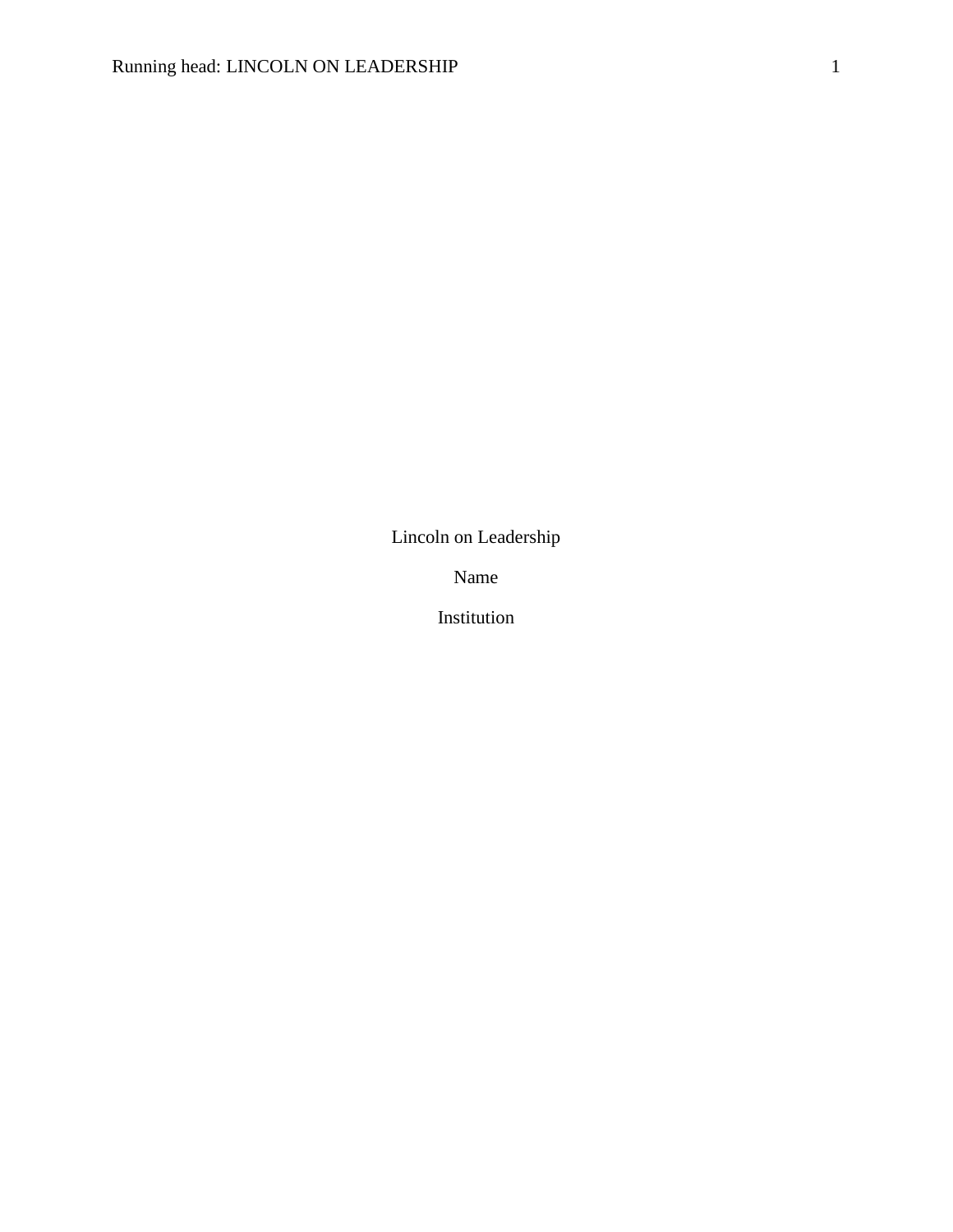### Lincoln on Leadership

#### **Abstract**

*Lincoln on Leadership: Executive Strategies for Tough Times* is a book authored by Donald Philips in the year 1992. In the preface, he expresses how he felt surprised at the beginning of the research into the styles of leadership of the man that majority would confess as the greatest leader of the United States; he realized that no any other writer had examined that field. As a matter of fact, nobody had authored a book regarding Lincoln and leadership. Surprisingly, even in the Lincoln library where exhaustive inventory of the  $16<sup>th</sup>$  president's work are kept, there were only three articles of Lincoln and leadership. The inspiration of Philips came from the descriptions of how the president visited his generals when they were on the battlefield. The practices of the president seemed to negate with the principles that Phillips had learned in leadership and management, particularly the expression that it was good that leaders leave their luxurious offices and know their people. Philips felt that the articles written about Lincoln and leadership lacked evident examples from the great leader. Therefore, in his book, he presents tangible examples that are extracted from certain principles that can be applied by leaders when tough times counter, most of them from Lincoln's statements.

## **Introduction**

The book is divided into four segments, namely Character, Endeavor, People, and Communication. Every segment has approximately 3-5 chapters organized in titles that focus on the principles of leadership that guided the behavior of Lincoln, according to Philips. Apart from this organization, the book is also organized in a somewhat parallel structure and chronologically, an aspect that makes it enjoyable to read and hard to dip it. The author exposes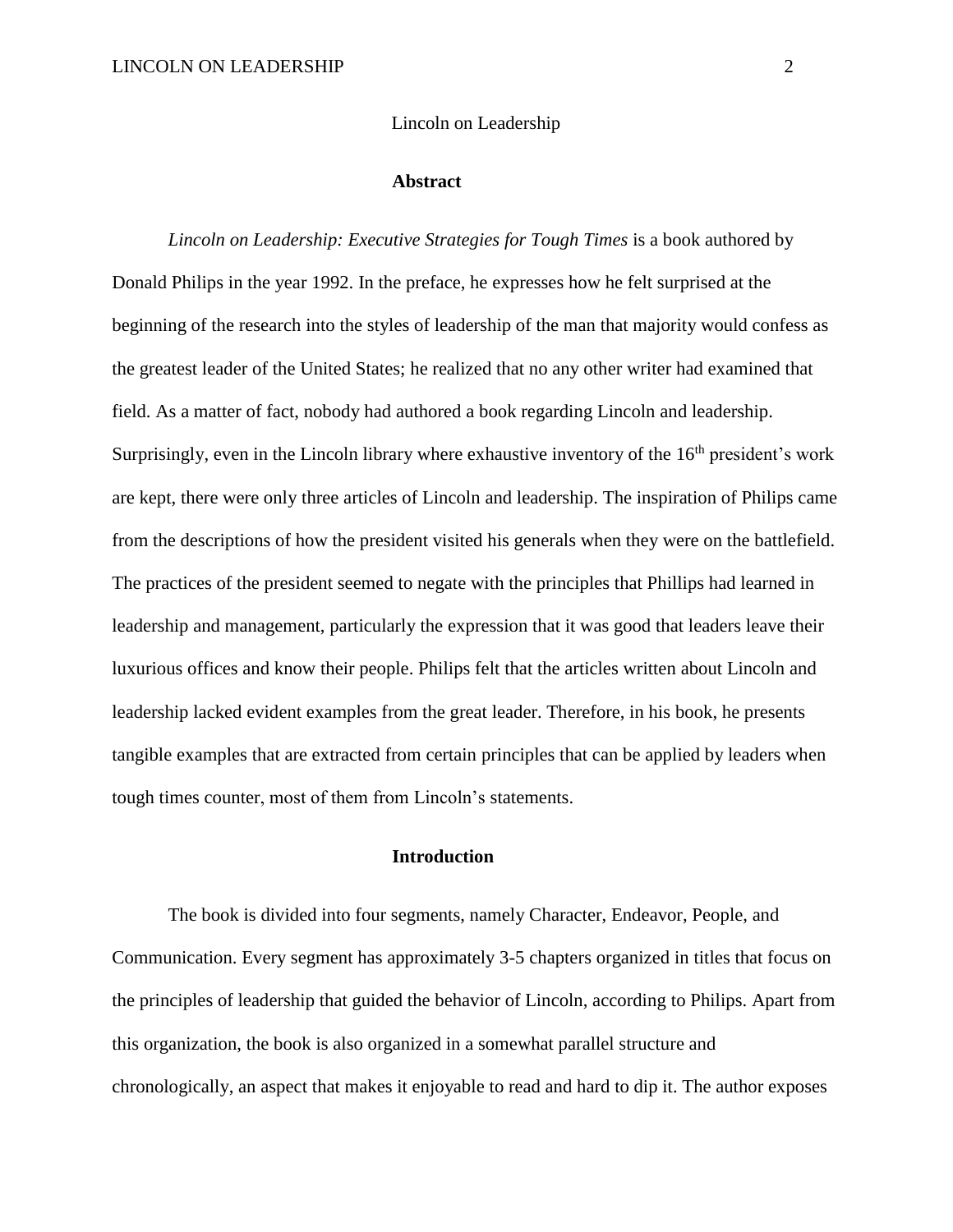#### LINCOLN ON LEADERSHIP 3

how the impacts of the decisions made by Lincoln joined to create a pattern of excellent leadership. Philips makes the book easier for the people who do not know the basic story of American history by including Lincoln Principles in bullet form at the end of every chapter.

The author proposes at the introduction of the book that it is important to examine the life of the most inspiring and effective leaders if there is any hope of understanding how leadership works. The introductory part of the book also offers a comparison of traits between Lincoln and other renowned leaders. Again, the first pages cover the leadership qualities briefly. These are the natural leadership qualities of Lincoln that are shown such as empathy, extraordinary communication skills, devotion to personal rights, and honesty and integrity. The situation that faced Lincoln at the start of his first presidency term is also discussed. According to the book, Lincoln had close to no related experience, and he was to some extent a leader who had not yet been tested. Before he was elected as the president, he had never been in any position of executive leadership, had only been in the U.S House for one term, and had minimal military experience. There were actually little signs that Lincoln was capable of being a man who is almost acknowledged universally as the best definition of a leader.

The first part of the book is "People". The chapter entitled "Get Out of the Office and Circulate Among the Troops" affirms that Lincoln managed his troops by walking around. Throughout his leadership, Lincoln was a great wanderer and he would allow almost all people the chance to access him in his office. As Hay and Nicolas, the personal secretaries in Lincoln's office, confessed, 75% of Lincoln's time was spent meeting with people. He used to meet his cabinet members frequently on an individual basis rather than waiting for the scheduled staff meetings on Tuesday and Friday. He left his office daily to pay a visit to the War Department and he became one among the few Presidents who ever attended a complete working session in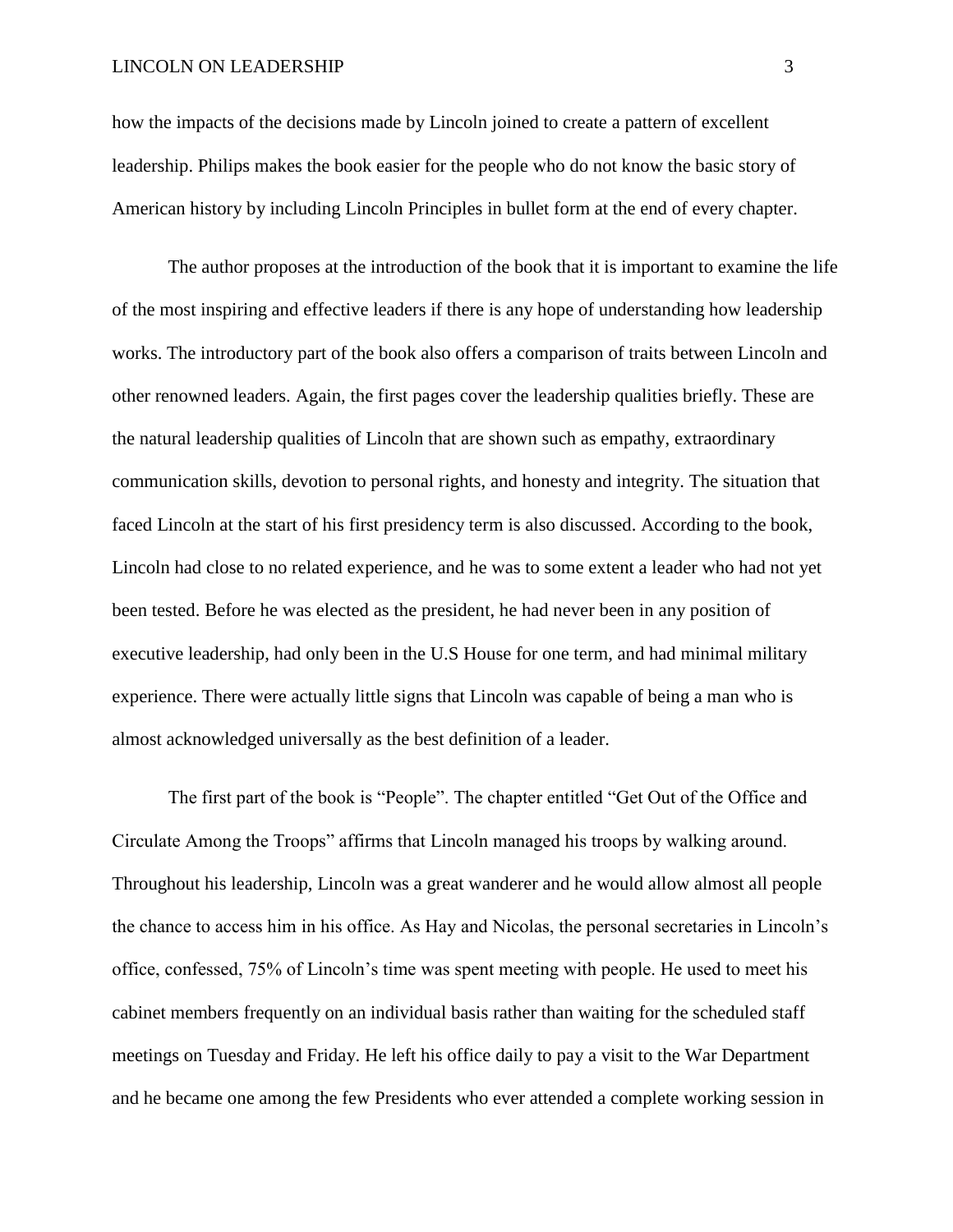the senate. In his tenure, Lincoln wanted to be the first to have the unfiltered and most current information to enable him act fast and make quick decisions, and he aimed at building strong alliances. There were many obstacles that Lincoln encountered when he went to Washington, some being rooted in his cabinet and party. He had requested Stanton and Seward, his former rivals, to be his secretaries in the War and State departments. He did this because he needed their expertise and experience, and he also wanted to show his leadership and abilities, to firmly establish himself as a leader in both words and actions. Seward often tried to violate the boundaries during Lincoln's first year of his term by threatening war against Great Britain due to their collaboration with the South. Lincoln cautioned him by saying "One war at a time". This is great advice that should be considered by every leader.

The third chapter of the first part states "Persuade Rather than Coerce". This section outlines the main aspect of the leadership style that Lincoln used. He seldom gave his soldiers direct orders. He instead offered encouragement, advice, and suggestions. He used empowerment, coaching, and openness strategies to get the most from his people and he always aimed at bringing out the best his cabinet members and generals had. He realized that a personal conversation, together with a detailed letter, was the best method he could use to achieve the results he needed from his subordinates. According to the book, Lincoln mostly used honesty and integrity policies. He was always frank when talking to the Americans regarding the war. This character enabled him to sustain his credibility even when there were tough times, and more essentially, motivate his citizens to dedicate their efforts to the war. Lincoln was able to make his followers commit themselves to these principles by showing his commitment to liberty and equality in words and actions. He made these two principles shared values that were owned by the entire organization.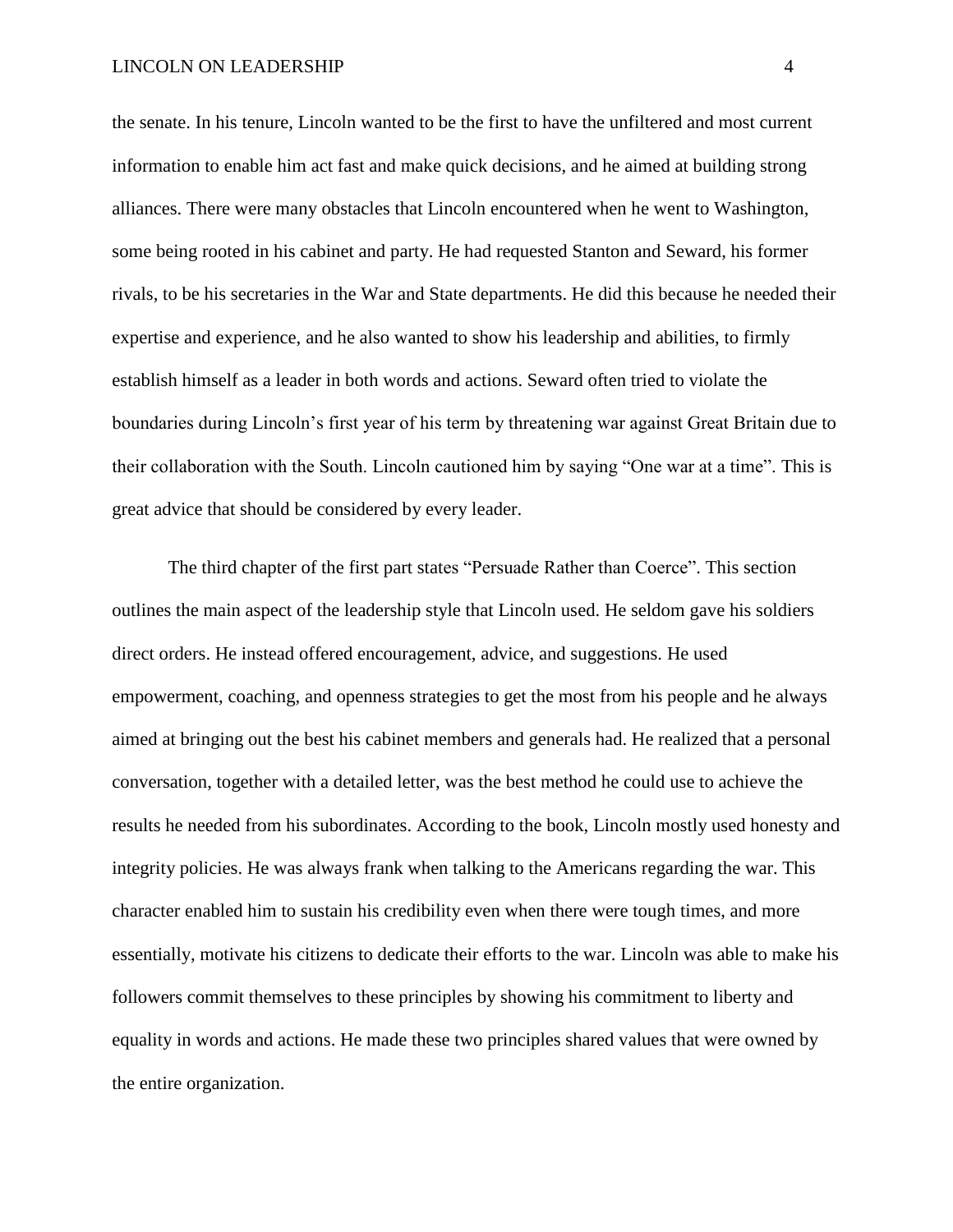As Philips argues in the first part of fifth chapter, kindness formed a greater part of the personality of Lincoln. The former notes that the president always created a safety atmosphere that promoted openness and risk since he understood that it was essential to provide a climate that allowed the people bring to him their suggestions, ideas, and better styles to make things work. Besides, more pardons were granted during his tenure compared to any other era before. It was very hard for the president to hang spies. Lincoln treated deserters well and pardoned them by saying that an alive, thankful, and repentant soldier was better than a dead one. In America's history, Lincoln was the most attacked and slandered president. However, he never feared to be criticized and he never swayed when the opinion of the compact majority was against him. He attempted to avoid reading anything that criticized him to the press. He rarely did so, and whenever he read it, he would write a long letter in his defense or refuting the criticism in detail. He never mailed these letters, but just tucked them away.

When Lincoln took office, he was faced by absolute gridlock, and his capability of making decisions that overcame the morass of inaction was very surprising. Among the greatest strengths of Lincoln was the ability to choose the right people who would be his sounding boards and innovators of ideas for the execution of his plans. Lincoln was impressed to have subordinates who were able to lead, such as Sherman and Grant, though he made sure that he was in control, ensuring that the decisions they made were according to his general directions. Whenever the decisions went against his plan, he would correct them gently. As Philips notes, Lincoln used to work hard and was very ambitious. He began as an entrepreneur, became a postmaster, then a surveyor, before becoming a lawyer and later a politician. However, Lincoln is criticized on one area in his effort of finding a commanding general. He examined his parade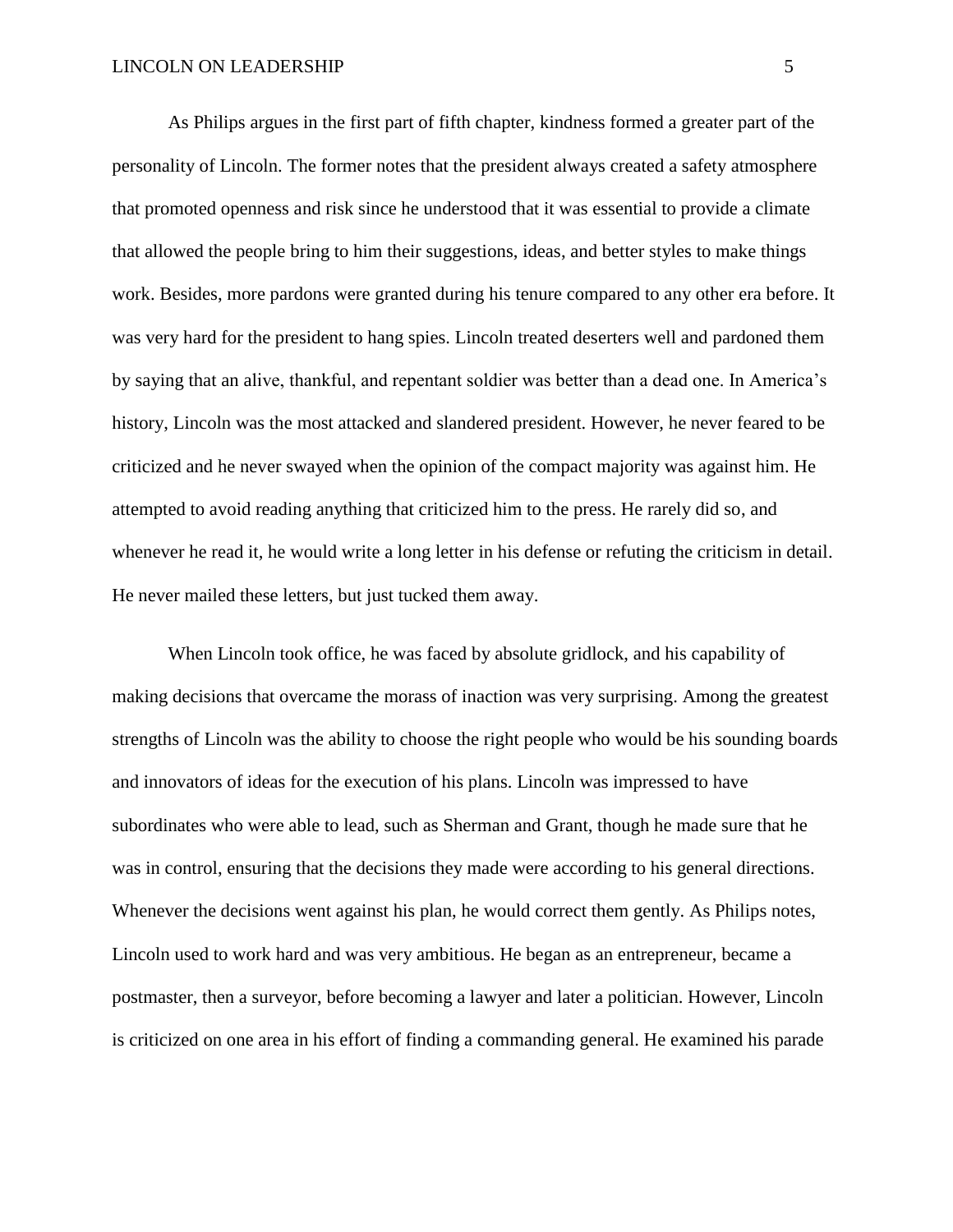of generals from the year 1861 to 1864 in the search for a tactician who had similar motivation to succeed as his own.

## **Conclusion**

Generally, this book discusses about the life of Abraham Lincoln as the President of America and it is meant to inspire other upcoming leaders to use his skills in leadership. For example, in chapter 12 of the book, it is demonstrated how Lincoln liked innovative subordinates. He disliked subordinates who agreed with everything he said and used to appoint subordinates who had strong opinions and wills, who would force him to use critical thinking to his opinions even before he made tough decisions. The open-door policy he used made many inventors and businessmen visit the White House regularly, and he used to attend conventions where new weapons and innovations were launched. This book is excellent for all readers who wish to lead effectively and efficiently. It offers many insights from the leadership style of Abraham Lincoln.